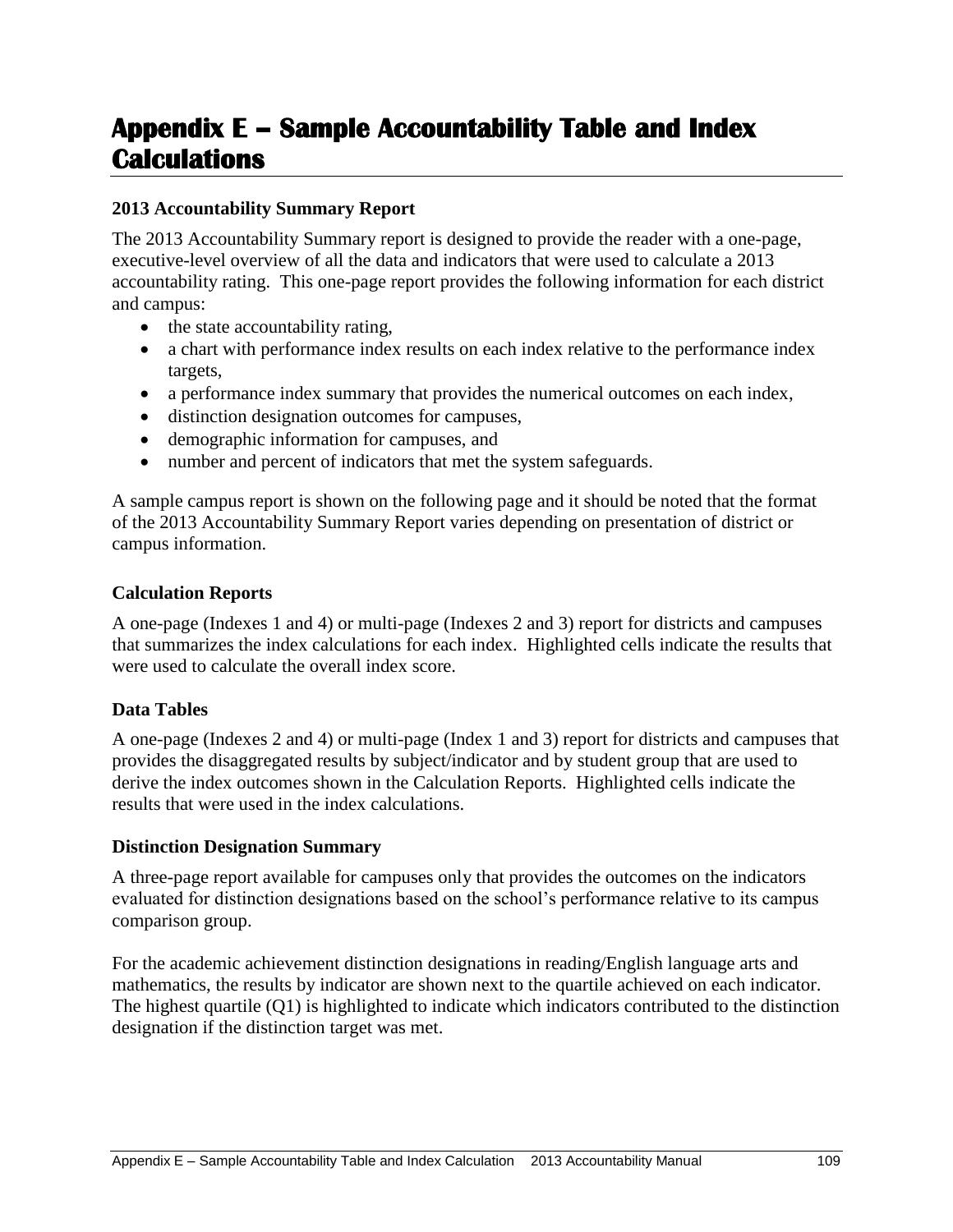For the distinction designation of Top 25% in Student Progress, the Index 2 scores are shown for the campus relative to the forty campuses in the comparison group. The distinction is earned if the campus was in the top quartile of performance based on its Index 2 results.

#### **System Safeguards**

A one-page report for districts and campuses that provides the outcomes of the system safeguards. Targets have been set for each student group for the following indicators – performance rates by subject (reading, mathematics, writing, science, and social studies), participation rates (reading and mathematics only), and federal graduation rates.

For districts only, the system safeguard outcomes on the federal limits on alternative assessments are shown.

The specific system safeguard indicators and targets are set to meet both state and federal accountability/intervention requirements (federal accountability requirements are still under discussion with the USDE).

A sample of these reports has been made available on the TEA Division of Performance Reporting website at [http://ritter.tea.state.tx.us/perfreport/account/2013/index.html.](http://ritter.tea.state.tx.us/perfreport/account/2013/index.html)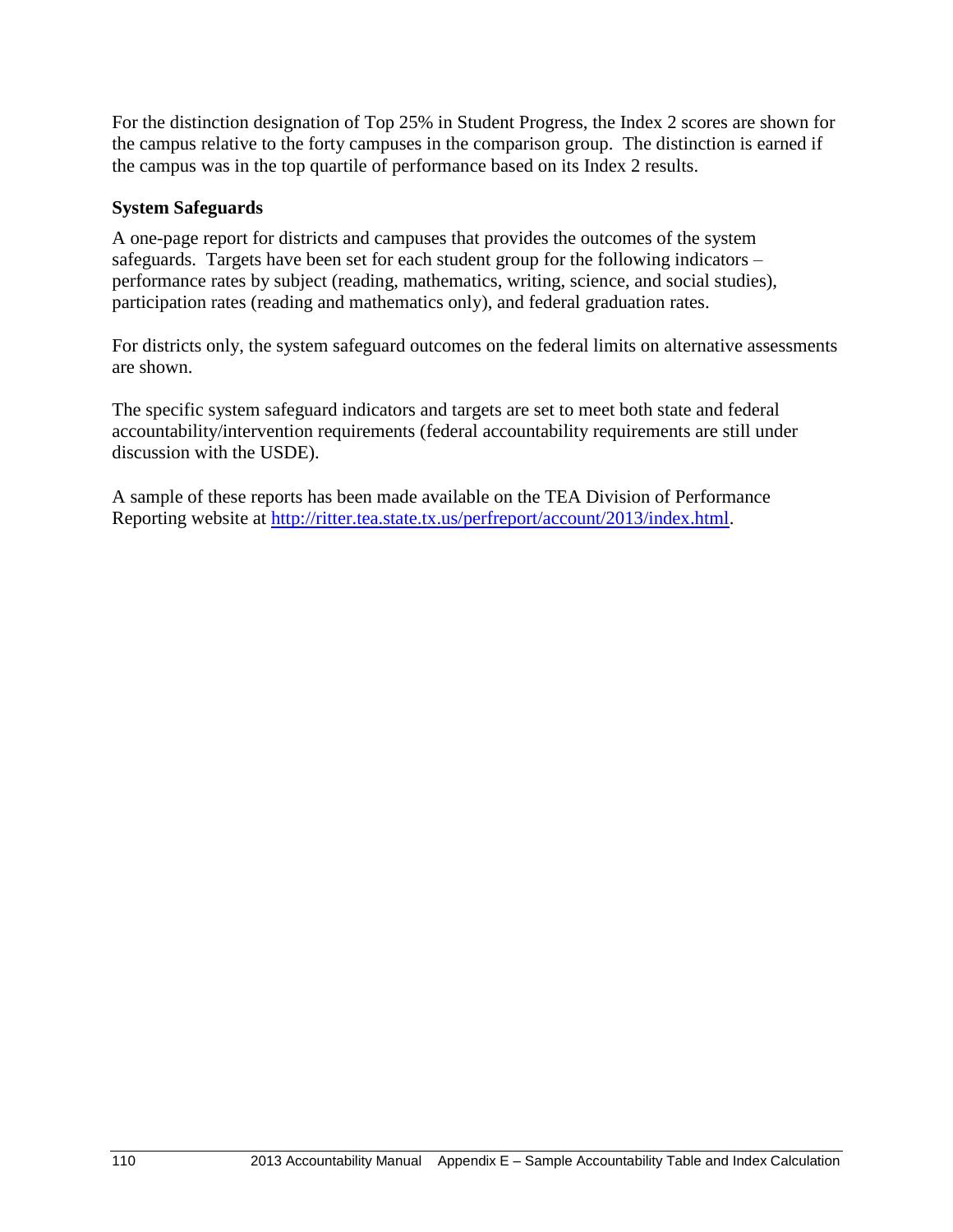

#### **Performance Index Summary**

| Index                                                           | <b>Points</b><br>Earned | Maximum<br>Points | Index<br>Score |
|-----------------------------------------------------------------|-------------------------|-------------------|----------------|
| 1 - Student Achievement                                         | 6,190                   | 7,260             | 85             |
| 2 - Student Progress                                            | 784                     | 2,600             | 30             |
| 3 - Closing Performance Gaps                                    | 122                     | 500               | 75             |
| 4 - Postsecondary Readiness                                     | 828.4                   | 1,000             | 83             |
| Points Earned<br>-divided by---<br>Maximum Points = Index Score |                         |                   |                |

#### **System Safeguards**

|                                                                                                                                          | Number and Percent of Indicators Met |  |  |
|------------------------------------------------------------------------------------------------------------------------------------------|--------------------------------------|--|--|
| Performance Rates                                                                                                                        | 37 out of $44 = 84%$                 |  |  |
| <b>Participation Rates</b>                                                                                                               | 15 out of $18 = 83%$                 |  |  |
| <b>Graduation Rates</b>                                                                                                                  | 6 out of $6 = 100%$                  |  |  |
| Total                                                                                                                                    | 58 out of $68 = 85\%$                |  |  |
| System safeguards are based on disaggregated performance<br>results and are used to meet state and federal intervention<br>requirements. |                                      |  |  |

TEA Division of Performance Reporting

Page 1 of 1